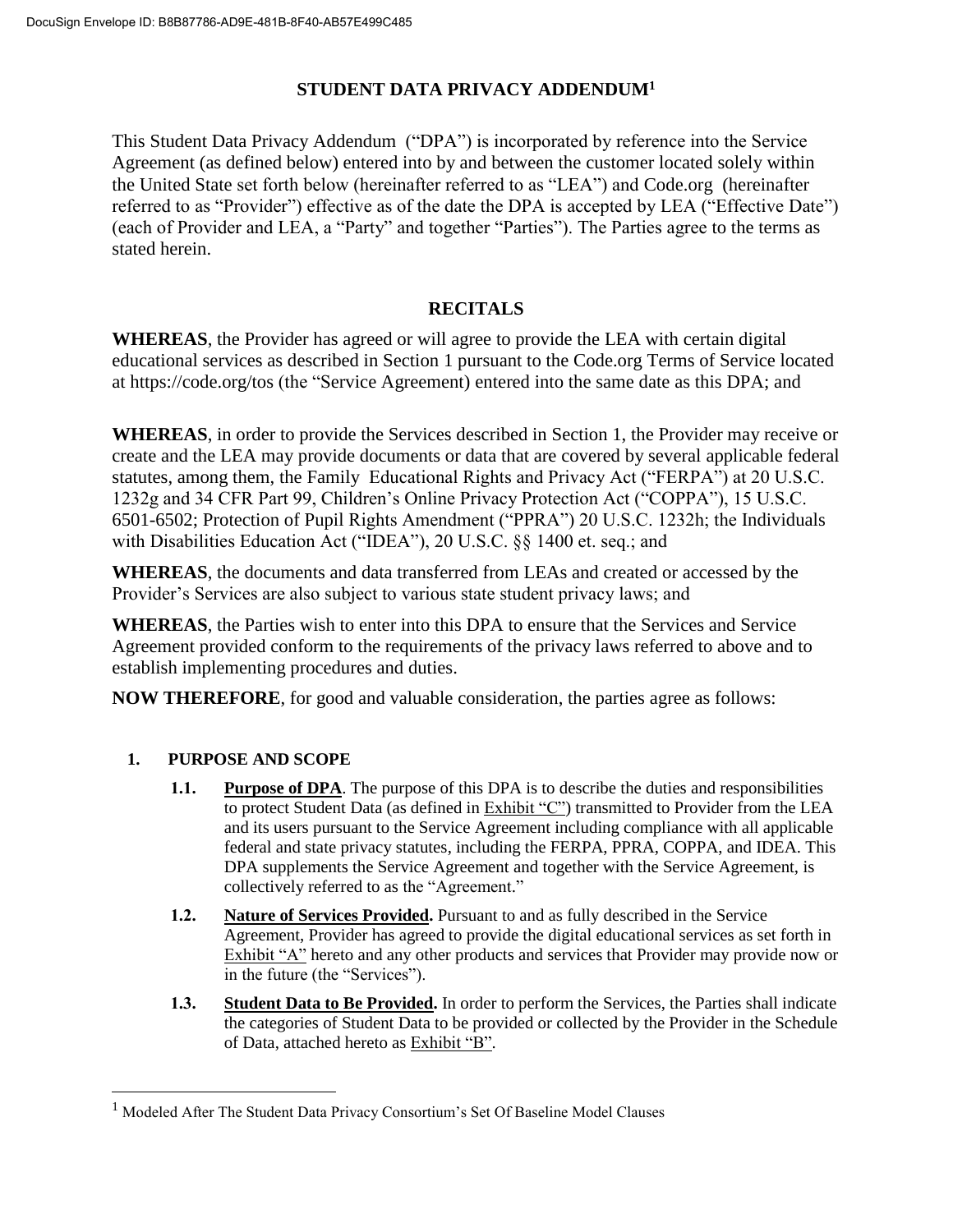**1.4. DPA Definitions.** The definition of terms used in this DPA is found in Exhibit "C". In the event of a conflict, definitions used in this DPA shall prevail over terms used in all other writings, including, but not limited to, the Service Agreement, privacy policies or any terms of service with respect to the treatment of Student Data.

#### **2. DATA OWNERSHIP AND AUTHORIZED ACCESS**

- **2.1. Student Data Property of LEA**. All Student Data or any other Education Records (as defined on Exhibit "C" transmitted to the Provider pursuant to this Agreement is and will continue to be the property of and under the control of the LEA, or to the party who provided such data (such as the student or parent). The Provider further acknowledges and agrees that all copies of such Student Data or Education Records transmitted to the Provider, including any modifications or additions or any portion thereof from any source, are also subject to the provisions of this Agreement in the same manner as the original Student Data or Education Records. The Parties agree that as between them, all rights, including all intellectual property rights, in and to Student Data or Education Records covered per this Agreement shall remain the exclusive property of the LEA or the party who provided such data (such as the student or parent).
- **2.2. Exemptions under FERPA**. LEA may not generally disclose Personally Identifiable Information from an eligible student's Education Record to a third-party without written consent of the parent and/or eligible student or without meeting one of the exemptions set forth in FERPA ("FERPA Exemption(s)"), including the exemption for Directory Information ("Directory Information Exemption") or School Official exemption ("School Official Exemption"). For the purposes of FERPA, to the extent Personally Identifiable Information from Education Records are transmitted to Provider from LEA or from students using accounts at the direction of the LEA, the Provider shall be considered a School Official as defined on Exhibit "C", under the control and direction of the LEAs as it pertains to the use of Education Records. Additionally, certain information, provided to Provider by LEA about a student, such as student name and grade level, may be considered Directory Information as defined on Exhibit "C" under FERPA and thus not an Education Record.
- **2.3. Parent Access**. LEA shall establish reasonable procedures by which a parent, legal guardian, or eligible student may review Personally Identifiable Information contained in the related student's Education Records and correct erroneous information, consistent with the functionality of Services. Provider shall cooperate and respond within thirty (30) days to the LEA's request for Personally Identifiable Information contained in the related student's Education Records held by the Provider to view or correct as necessary. In the event that a parent/legal guardian of a student, an eligible student or other individual contacts the Provider to review any of the Education Records or Student Data accessed pursuant to the Services, the Provider shall refer the parent, eligible student or individual to the LEA, who will follow the necessary and proper procedures regarding the requested information, provided however, that Provider may also allow for direct access requests (but not correction or deletion rights) of Student Data and/or Education Records from a verified parent.
- **2.4. Separate Accounts and Outside School Logins**. Students and parent users may have personal or non-school accounts (i.e. for use of Code.org at home not related to school) in addition to school accounts ("Outside School Accounts"). Additionally, they may choose to create personal login information to student accounts to continue developing projects or work outside of school ("Personal Login"). Student Data shall not include information a student or parent provides to Provider through such Outside School Account or use of a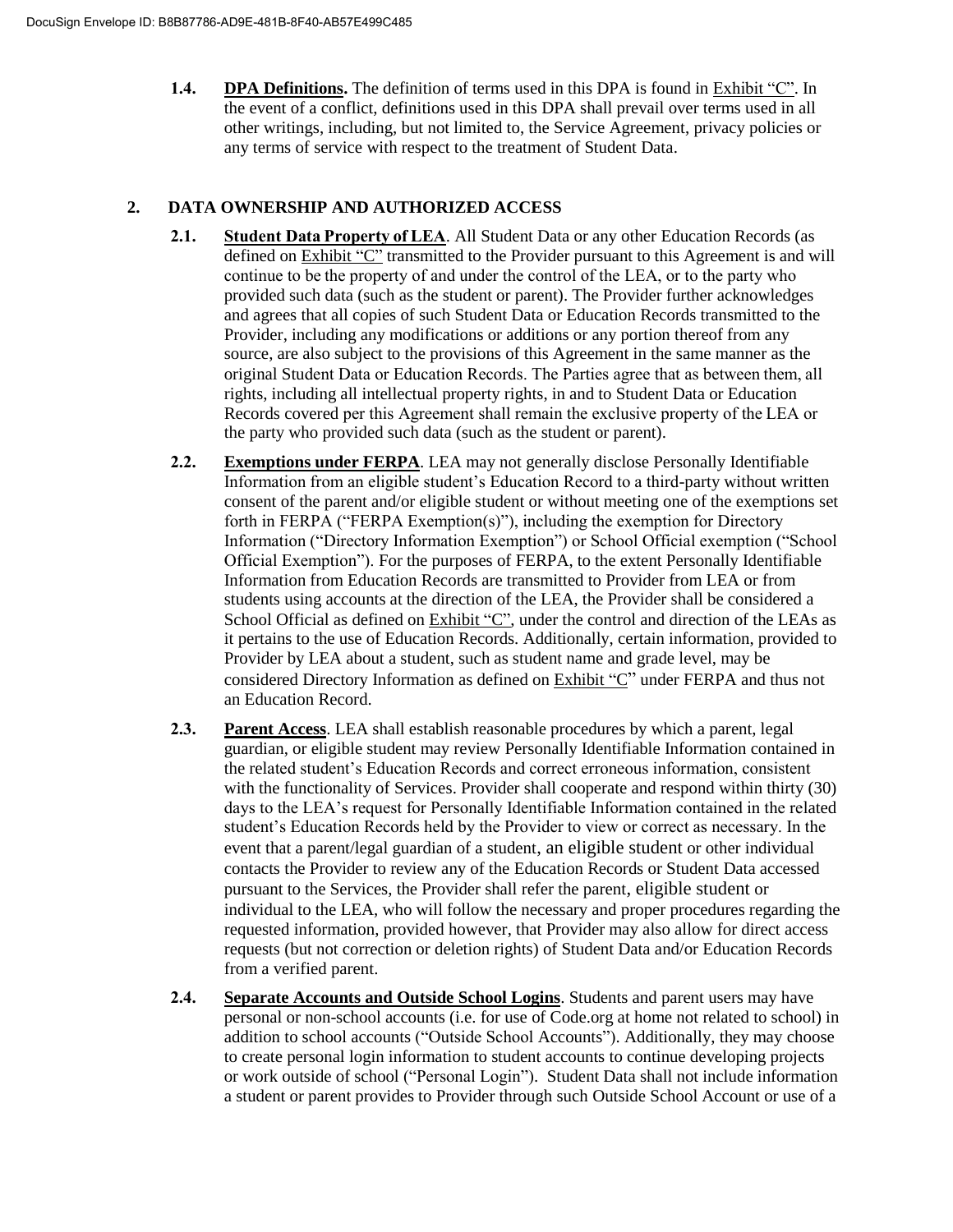school account with a Personal Login independent of the student's or parent's engagement with the Services at the direction of the LEA. Additionally, If Student Generated Content is stored or maintained by the Provider as part of the Services, Provider may, at the request or with the consent of the parent or legal guardian, transfer said Student Generated Content to a separate student account or the Outside School Account or continue to use such content within the former school account with a Personal Login upon termination of the Service Agreement; provided, however, such transfer shall only apply to Student Generated Content that is severable from the Service.

- **2.5. Third Party Request**. Should a third party, excluding a Service Provider, including, but not limited to law enforcement, former employees of the LEA, current employees of the LEA, and government entities, contact Provider with a request for Student Data held by the Provider pursuant to the Services, the Provider shall redirect the third party to request the data directly from the LEA, unless and to the extent that Provider reasonably believes it must grant such access to the third party because the data disclosure is necessary: (i) pursuant to a court order or legal process, (ii) to comply with statutes or regulations, (iii) to enforce the Agreement, or (iv) if Provider believes in good faith that such disclosure is necessary to protect the rights, property or personal safety of Provider's users, employees or others. Provider shall notify the LEA in advance of a compelled disclosure to a third party, unless legally prohibited.
- **2.6. Service Providers**. Provider shall enter into written agreements with all Service Providers performing functions pursuant to this Agreement, whereby the Service Providers agree to protect Student Data in manner no less stringent than the terms of this DPA. The list of Provider's current Service Providers can be accessed through the Provider's Privacy Policy (which may be updated from time to time).

#### **3. DUTIES OF LEA**

- **3.1. Provide Data In Compliance With Laws**. LEA shall provide Student Data for the purposes of the Agreement in compliance with any applicable state or federal laws and regulations pertaining to data privacy and security, including, without limitation, the FERPA, PPRA, and IDEA. If LEA is providing Directory Information or any Education Record to Provider, LEA represents, warrants and covenants to Provider, as applicable, that LEA has:
	- **a.** complied with the Directory Information Exemption, including, without limitation, informing parents and eligible students what information the LEA deems to be Directory Information and may be disclosed and allowing parents and eligible students a reasonable amount of time to request that schools not disclose Directory Information about them; and/or
	- **b.** complied with the School Official Exemption, including, without limitation, informing parents in their annual notification of FERPA rights that the Institution defines "school official" to include service providers and defines "legitimate educational interest" to include services such as the type provided by Provider; or
	- **c.** obtained all necessary parental or eligible student written consent to share the Student Data with Provider, in each case, solely to enable Provider's operation of the Service.

If LEA is relying on the Directory Information exemption, LEA represents, warrants, and covenants to Provider that it shall not provide information to Provider from any student or parent/legal guardian that has opted out of the disclosure of Directory Information. Provider depends on LEA to ensure that LEA is complying with the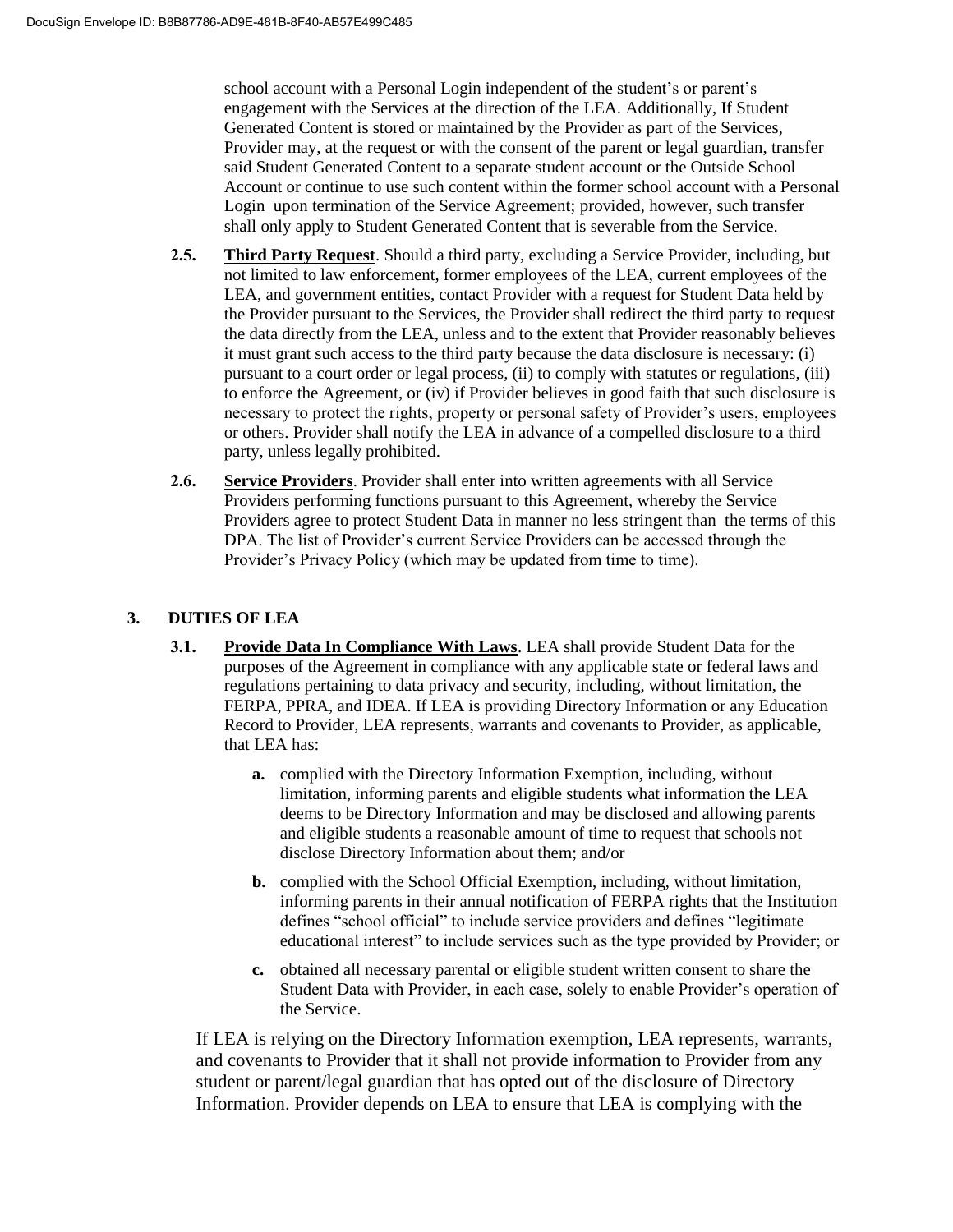FERPA provisions regarding the disclosure of any Student Data that will be shared with Provider.

- **3.2. Reasonable Security**. LEA shall employ administrative, physical, and technical safeguards consistent with industry standards designed to protect usernames, passwords, and any other means of gaining access to the Services and/or hosted data from unauthorized access, disclosure or acquisition by an unauthorized person.
- **3.3. Unauthorized Access Notification**. LEA shall notify Provider immediately, but in no less than 72 hours, of any known or suspected unauthorized use or access of the Services, LEA's account, or Student Data. LEA will assist Provider in any efforts by Provider to investigate and respond to any unauthorized use or access.

#### **4. DUTIES OF PROVIDER**

- **4.1. Privacy Compliance**. The Provider shall comply in all material respects with all applicable state and federal laws and regulations pertaining to data privacy and security, applicable to the Provider in providing the Service to LEA. With respect to Student Data that the LEA permits Provider to collect or access pursuant to the Agreement, Provider agrees to support LEA in upholding LEA's responsibilities with FERPA and PPRA.
- **4.2. Authorized Use**. Student Data shared pursuant to this Agreement, including persistent unique identifiers, shall be used for no purpose other than the Services and for the uses set forth in the Agreement and/or as otherwise legally permissible, including, without limitation, for adaptive learning or customized student learning. The foregoing limitation does not apply to any De-Identified Data (as defined in Exhibit "C").
- **4.3. Employee Obligation**. Provider shall require all employees and agents who have access to Student Data to comply with all applicable provisions of this DPA with respect to the Student Data shared under this DPA. Provider agrees to require and maintain an appropriate confidentiality agreement from each employee or agent with access to Student Data pursuant to the DPA.
- **4.4. No Disclosure**. Provider shall not disclose, transfer, share or rent any Student Data obtained under the Agreement in a manner that directly identifies an individual student to any other entity other than LEA, except: (i) as authorized by the Agreement; (ii) as directed by LEA; (iii) to authorized users of the Services, including parents or legal guardians; (iv) as permitted by law; (v) in response to a judicial order as set forth in Section 2.5; (vi) to protect the safety or integrity of users or others, or the security of the Services; or (vii) to Service Providers, in connection with operating or improving the Service. Provider will not Sell (as defined in Exhibit "C") Student Data to any third party.
- **4.5. De-Identified Data**. De-Identified Data may be used by the Provider for any lawful purpose, including, but not limited to, development, research, and improvement of educational sites, services, or applications, and to demonstrate the market effectiveness of the Services. Provider's use of such De-Identified Data shall survive termination of this DPA or any request by LEA to return or destroy Student Data. Provider agrees not to attempt to re-identify De-identified Data and not to transfer De-identified Data to any party unless that party agrees in writing not to attempt re-identification.
- **4.6. Disposition of Data**. Provider shall, at LEA's request, dispose of or delete all Personally Identifiable Information contained in Student Data within a reasonable time period following a written request. If no written request is received, Provider shall dispose of or delete all Personally Identifiable Information contained in Student Data at the earliest of (a) when it is no longer needed for the purpose for which it was obtained or (b) as required by applicable law. Nothing in the DPA authorizes Provider to maintain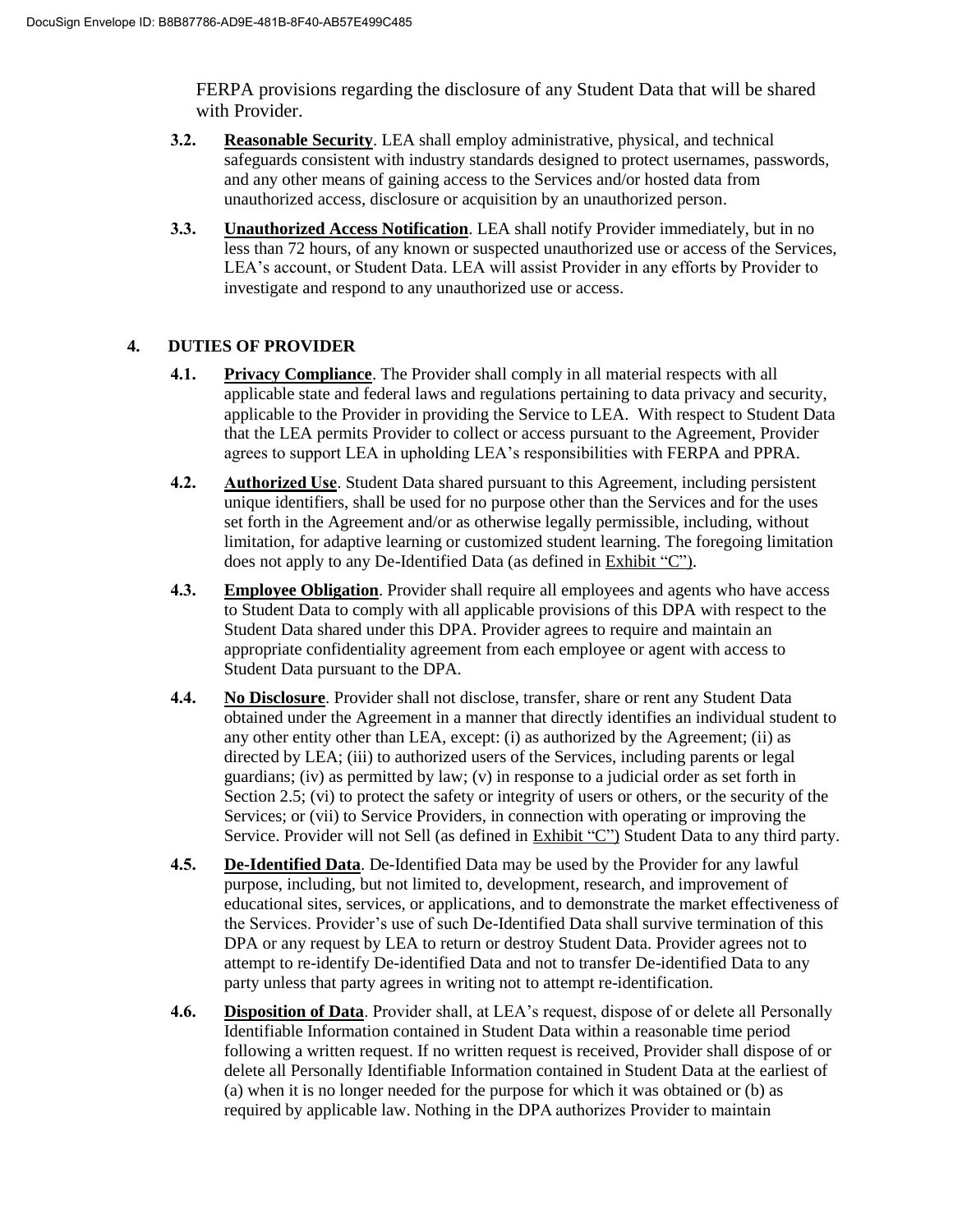Personally Identifiable Information contained in Student Data obtained under the Agreement beyond the time period reasonably needed to complete the disposition, unless a student, parent or legal guardian of a student chooses to establish and maintain a separate Personal Login with Provider to retain Student Generated Content. Disposition shall include (1) the shredding of any hard copies of any Personally Identifiable Information contained in Student Data; (2) erasing any Personally Identifiable Information contained in Student Data; or (3) otherwise modifying the Personally Identifiable Information contained in Student Data to make it unreadable or indecipherable or De-Identified or maintained to use with a Personal Login pursuant to the other terms of the DPA. Provider shall provide written notification to LEA when the Personally Identifiable Information contained in Student Data has been disposed pursuant to the LEA's request for deletion. The duty to dispose of Student Data shall not extend to data that has been De-Identified. The LEA may employ a "Request for Return or Deletion of Student Data" substantially in the form attached hereto as Exhibit "D".

- **4.7. Transfer of Student Data to LEA**. If a written request is received from LEA to transfer Personally Identifiable Information contained in Student Data to LEA, Provider shall transfer said Personally Identifiable Information contained in Student Data to LEA or LEA's designee within sixty (60) days of the date of such written request by LEA, or as required by law, and according to a schedule and procedure as the Parties may reasonably agree.
- **4.8. Advertising Prohibition**. Provider is prohibited from using Personally Identifiable Information contained in Student Data to (a) serve Targeted Advertising to students or families/guardians unless with the consent of parent/guardian or LEA; (b) develop a profile of a student for any commercial purpose other than providing the Service or as authorized by the parent/guardian or LEA; or (c) develop commercial products or services, other than as necessary to provide the Service to LEA, as authorized by the parent or legal guardian, or as permitted by applicable law. This section shall not be construed to (i) limit the ability of Provider to use Student Data for adaptive learning or customized student learning purposes (including generating personalized learning recommendations for account holders or sending Program Communications to account holders); (ii) prohibit Provider from using aggregate or De-Identified Data to inform, influence or enable marketing, advertising or other commercial efforts by Provider, (iii) prohibit Provider from marketing or advertising directly to parents or other users so long as the marketing or advertising did not result from the use of Personally Identifiable Information contained in Student Data obtained by Provider from providing the Services; (iv) prohibit Provider from using Student Data to recommend educational products or services to parents/guardians, students or LEA's so long as the recommendations are not based in whole or part by payment or other consideration from a third party; (v) prohibit Provider from using Student Data with parent/guardian consent to direct advertising to students to identify higher education or scholarship providers that are seeking students who meet specific criteria.

## **5. DATA SECURITY AND DATA BREACH**

- **5.1. Data Security**. The Provider agrees to employ administrative, physical, and technical safeguards consistent with industry standards designed to protect Student Data from unauthorized access, disclosure, use or acquisition by an unauthorized person, including when transmitting and storing such information. The general security duties of Provider are set forth below. Provider may further detail its security programs and measures in Exhibit "E" hereto. These measures shall include, but are not limited to:
	- **a. Passwords and Employee Access**. Provider shall secure usernames, passwords,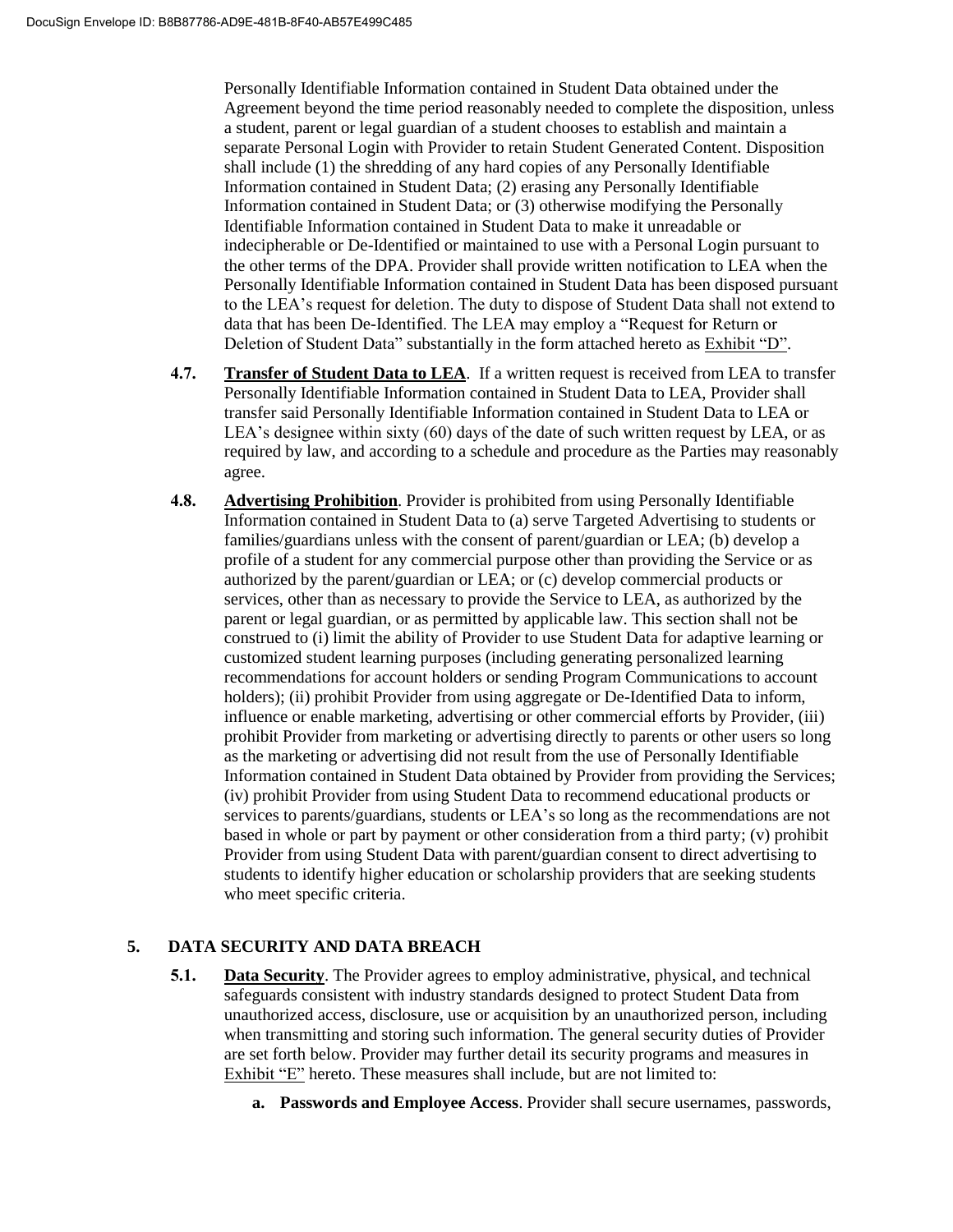and any other means of gaining access to the Services or to Student Data, at a level consistent with Article 4.3 of NIST 800-63-3. Provider shall only provide access to Student Data to employees, contractors or Service Providers that are performing the Services.

- **b. Security Protocols**. Both parties agree to maintain security protocols that meet industry best practices in the transfer or transmission of any Student Data, including ensuring that Student Data may only be viewed or accessed by parties legally allowed to do so. Provider shall maintain all Student Data obtained or generated pursuant to the Agreement in a secure computer environment and not copy, reproduce, or transmit data obtained pursuant to the Agreement except as necessary to provide the Service, to fulfill data requests by LEA or as otherwise set forth in the Agreement. The foregoing does not limit the ability of the Provider to disclose information as permitted under Section 2.5 or to allow any necessary Service Providers to view or access data as set forth in Section 4.4.
- **c. Employee Training**. The Provider shall provide periodic security training to those of its employees who operate or have access to the Services.
- **d. Security Technology**. When the Service is accessed using a supported web browser, Secure Socket Layer ("SSL"), or equivalent technology shall be employed to protect Student Data from unauthorized access. The security measures employed shall include server authentication and data encryption at rest and in transit. Provider shall host Student Data pursuant to the Agreement in an environment using a firewall that is maintained according to industry standards.
- **e. Security Coordinator**. The name and contact information of each Party's designated representative for the purposes of matters relating to security of Student Data received pursuant to the Agreement is set forth below:
	- **i.** Provider's security coordinator ("Security Coordinator") is: Bryan Djunaedi [insert].
	- **ii.** LEA's designated representative of matters relating to security of Student Data is set forth on the signature page of this DPA.
- **f. Service Provider Bound**. Provider shall enter into written agreements whereby Service Providers agree to secure and protect Student Data in a manner no less stringent than the terms of this Section 5. Provider shall periodically conduct or review compliance monitoring and assessments of Service Providers to determine their compliance with this Section 5.
- **5.2. Data Breach**. In the event that Provider becomes aware of any actual or reasonably suspected unauthorized disclosure of or access to Student Data (a "Security Incident"), Provider shall provide notification to LEA as required by the applicable state law, but in no event later than thirty (30) days of the incident (each a "Security Incident Notification") Provider shall follow the following process:
	- **a.** Unless otherwise required by the applicable law, the Security Incident Notification shall be written in plain language, shall be titled "Notice of Data Breach," and shall present the information described herein under the following headings: "What Happened," "What Information Was Involved," "What We Are Doing," "What You Can Do," and "For More Information." Additional information may be provided as a supplement to the notice.
	- **b.** The Security Incident Notification described above in Section 5.2(a) shall include such information required by the applicable state law, and at a minimum, the following information, to the extent available: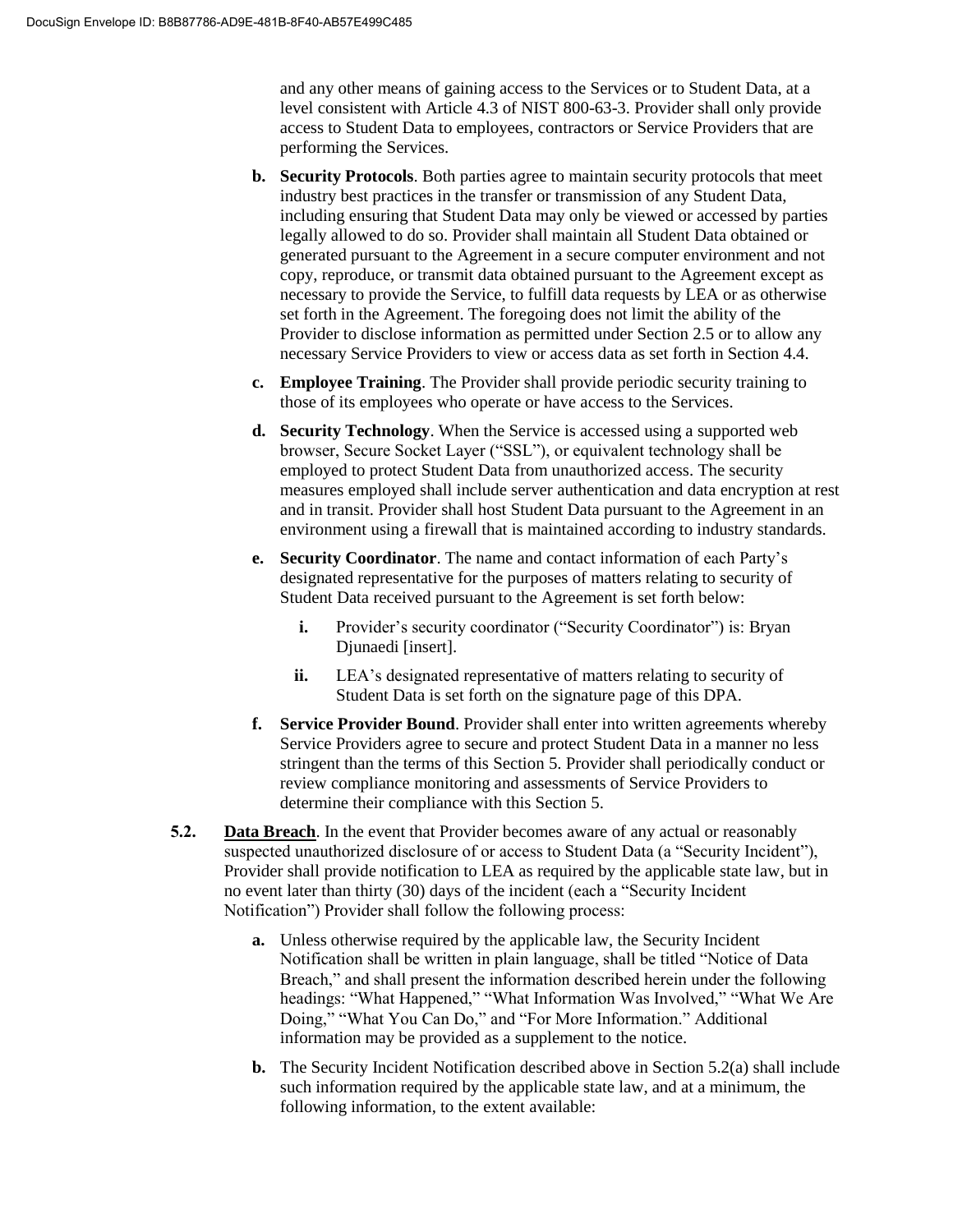- **i.** The name and contact information of the reporting Provider subject to this section.
- **ii.** A list of the types of Personal Identifiable Information that were or are reasonably believed to have been the subject of the Security Incident.
	- If the information is possible to determine at the time the notice is provided, then either (1) the date of the Security Incident, (2) the estimated date of the Security Incident, or (3) the date range within which the Security Incident occurred. The Security Incident Notification shall also include the date of the notice.
- **iii.** Whether, to the knowledge of Provider at the time the Security Incident Notice was provided the notification was delayed as a result of a law enforcement investigation
- **iv.** A general description of the Security Incident, if that information is possible to determine at the time the notice is provided.
- **c.** At Provider's discretion, the Security Incident Notification may also include any of the following:
	- **i.** Information about what the Provider has done to protect individuals whose Personally Identifiable Information has been breached by the Security Incident.
	- **ii.** Advice on steps that the person whose Personally Identifiable Information has been breached may take to protect himself or herself.
- **d.** Provider agrees to adhere to all requirements applicable to Provider providing the Service in applicable State and federal law with respect to a Security Incident related to the Student Data, including, when appropriate or required, the required responsibilities and procedures for notification and mitigation of any such Security Incident.
- **e.** Provider further acknowledges and agrees to have a written incident response plan that reflects best practices and is consistent with industry standards and federal and state law for responding to a Security Incident involving Student Data or any portion thereof, including Personally Identifiable Information ("Incident Response Plan") and agrees to provide LEA, upon request, with a copy of the Incident Response Plan or a summary of such Incident Response Plan to the extent such plan includes sensitive or confidential information of Provider.
- **f.** To the extent LEA determines that the Security Incident triggers third party notice requirements under applicable laws, Provider will cooperate with LEA as to the timing and content of the notices to be sent. Except as otherwise required by law, Provider will not provide notice of the Security Incident directly to individuals whose Personally Identifiable Information was affected, to regulatory agencies, or to other entities, without first providing written notice to LEA. This provision shall not restrict Provider's ability to provide separate security breach notification to customers, including parents and other individuals with Outside School Accounts.

#### **6. MISCELLANEOUS**

**6.1. Term**. The Provider shall be bound by this DPA for the duration of the Service Agreement or as required by law.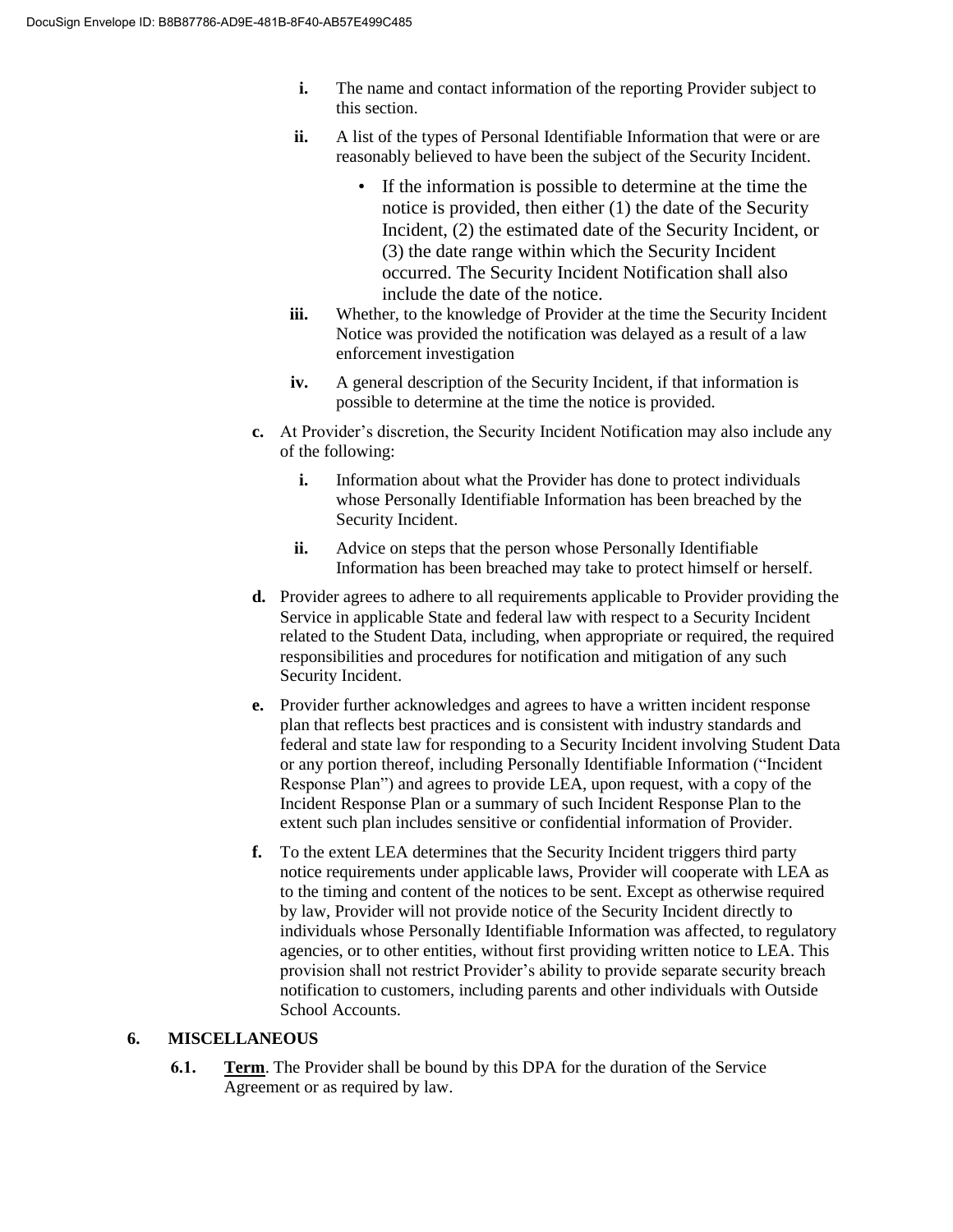- **6.2. Termination**. In the event that either party seeks to terminate this DPA, they may do so by terminating the Service Agreement as set forth therein. The LEA or Provider may terminate this DPA and the Service Agreement in the event of a material breach of the terms of this DPA.
- **6.3. Effect of Termination Survival**. If the Service Agreement is terminated (thereby terminating this DPA), the Provider shall dispose of all of LEA's Personally Identifiable Information contained in Student Data following the procedures set forth in Section 4.6, which includes De-Identification.
- **6.4. Priority of Agreements**. This DPA shall govern the treatment of Student Data. With respect to the treatment of Student Data, in the event there is conflict between the terms of the DPA, the Service Agreement, or any other agreement between Provider and LEA, the terms of this DPA shall apply and take precedence. Except as described in this paragraph herein, all other provisions of the Service Agreement, or any other agreement shall remain in effect, including, without limitation, any license rights, limitation of liability or indemnification provisions.
- **6.5. Notice**. All notices or other communication required or permitted to be given under this DPA must be in writing and given by e-mail transmission, sent to the designated representatives listed below:

The designated representative for the Provider for this DPA is: Privacy Office email: [privacy@code.org](mailto:privacy@code.org)

The designated representative for the LEA for this DPA is the individual who enters into the DPA and provides his or her relevant email address (online) during the acceptance process.

- **6.6. Entire Agreement**. This DPA constitutes the entire agreement of the parties relating to the subject matter hereof and supersedes all prior communications, representations, or agreements, oral or written, by the parties relating thereto. This DPA may be amended and the observance of any provision of this DPA may be waived (either generally or in any particular instance and either retroactively or prospectively) only with the signed written consent of both parties. Neither failure nor delay on the part of any party in exercising any right, power, or privilege hereunder shall operate as a waiver of such right, nor shall any single or partial exercise of any such right, power, or privilege preclude any further exercise thereof or the exercise of any other right, power, or privilege. For clarity, nothing in this Section prohibits Provider from amending the Service Agreement pursuant to the amendment provisions set forth therein.
- **6.7. Severability**. Any provision of this DPA that is prohibited or unenforceable in any jurisdiction shall, as to such jurisdiction, be ineffective to the extent of such prohibition or unenforceability without invalidating the remaining provisions of this DPA, and any such prohibition or unenforceability in any jurisdiction shall not invalidate or render unenforceable such provision in any other jurisdiction. Notwithstanding the foregoing, if such provision could be more narrowly drawn so as not to be prohibited or unenforceable in such jurisdiction while, at the same time, maintaining the intent of the parties, it shall, as to such jurisdiction, be so narrowly drawn without invalidating the remaining provisions of this DPA or affecting the validity or enforceability of such provision in any other jurisdiction.
- **6.8. Governing Law; Venue and Jurisdiction**. THIS DPA WILL BE GOVERNED BY AND CONSTRUED IN ACCORDANCE WITH THE LAWS OF THE STATE OF THE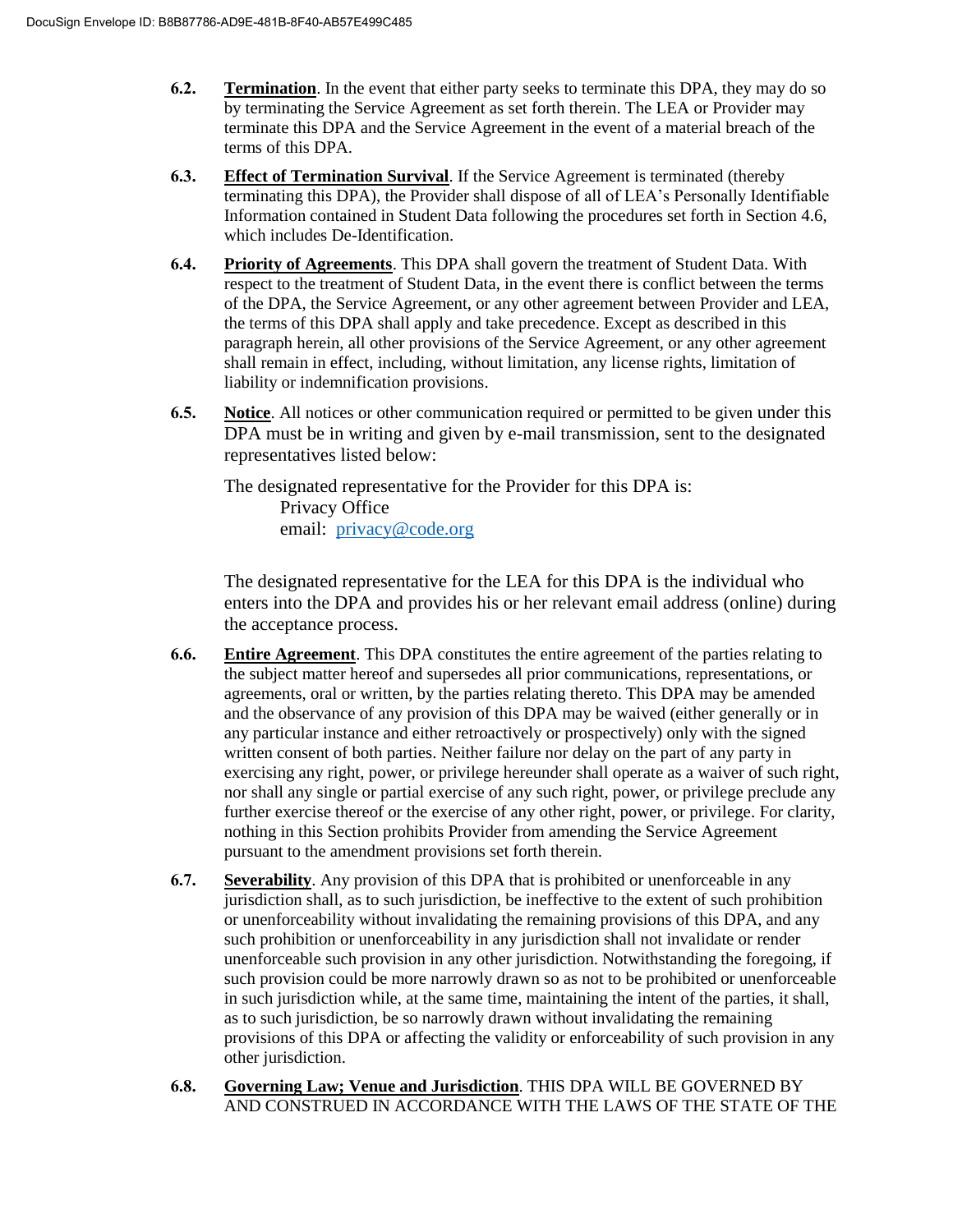LEA SIGNING THE DPA, WITHOUT REGARD TO CONFLICTS OF LAW PRINCIPLES. EACH PARTY CONSENTS AND SUBMITS TO THE SOLE AND EXCLUSIVE JURISDICTION TO THE STATE AND FEDERAL COURTS FOR THE COUNTY THE LEA RESIDES IN, OF THE STATE OF THE LEA SIGNING THE DPA FOR ANY DISPUTE ARISING OUT OF OR RELATING TO THIS DPA OR THE TRANSACTIONS CONTEMPLATED HEREBY.

- **6.9. Waiver**. No delay or omission of the LEA or Provider to exercise any right hereunder shall be construed as a waiver of any such right and the LEA or Provider (as applicable) reserves the right to exercise any such right from time to time, as often as may be deemed expedient.
- **6.10. Successors Bound**. This DPA is and shall be binding upon the respective successors in interest to Provider in the event of a merger, acquisition, consolidation or other business reorganization or sale of all or substantially all of the assets of such business.
- **6.11. Electronic Signature**: The Parties understand and agree that they have the right to execute this Agreement through paper or through electronic signature technology, which is in compliance with applicable state and Federal law governing electronic signatures. The parties agree that to the extent they sign electronically, their electronic signature is the legally binding equivalent to their handwritten signature. Whenever they execute an electronic signature, it has the same validity and meaning as their handwritten signature. They will not, at any time in the future, repudiate the meaning of their electronic signature or claim that their electronic signature is not legally binding. They agree not to object to the admissibility of this Agreement as an electronic record, or a paper copy of an electronic document, or a paper copy of a document bearing an electronic signature, on the grounds that it is an electronic record or electronic signature or that it is not in its original form or is not an original.
- **6.12. Multiple Counterparts:** This Agreement may be executed in any number of identical counterparts. If so executed, each of such counterparts shall constitute this Agreement. In proving this Agreement, it shall not be necessary to produce or account for more than one such counterpart. Execution and delivery of this Agreement by .pdf or other electronic format shall constitute valid execution and delivery and shall be effective for all purposes (it being agreed that PDF email shall have the same force and effect as an original signature for all purposes).

[*Signatory Information Follows*]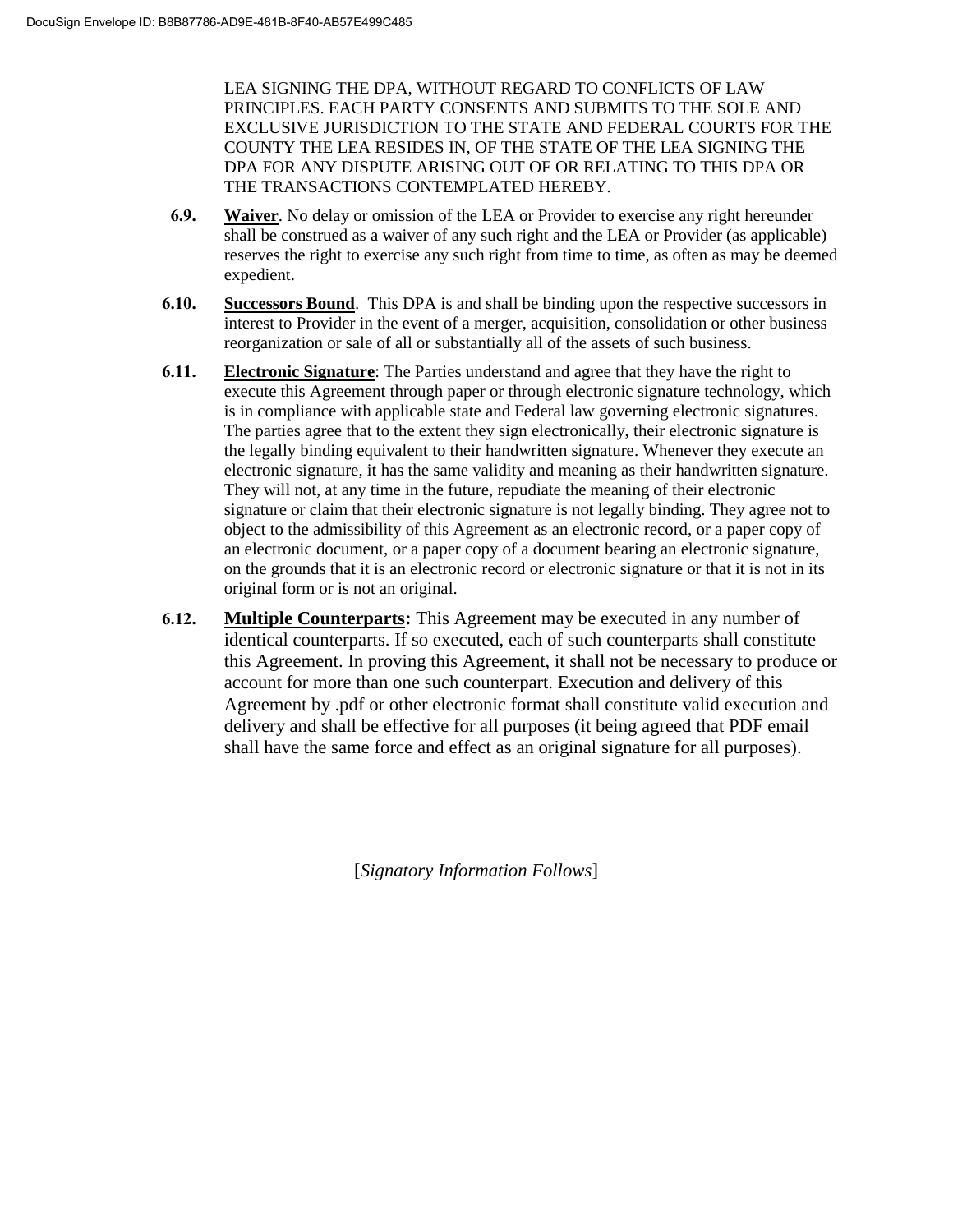| <b>CODE.ORG</b>                                                                       | <b>LEA</b>                                                                                         |  |  |
|---------------------------------------------------------------------------------------|----------------------------------------------------------------------------------------------------|--|--|
| DocuSigned by:<br>Cameron Wilson<br>By:<br>FD2D85824BA6481<br>Cameron Wilson<br>Name: | DocuSigned by:<br>Jean Burke<br>By:<br>669F38CAA5BF4F8<br>Jean Burke<br>Authorized Representative: |  |  |
| Title:<br><b>Chief Operating Officer</b>                                              | Tech Purchasing<br>MMUUSD<br>Title:                                                                |  |  |
| Address: 1501 Fourth Avenue, Suite 900                                                | Address: Mount Mansfield Unified Union School District<br>- MMUUSD                                 |  |  |
| Seattle, WA 98101                                                                     |                                                                                                    |  |  |
| 12:25:01 PDT<br>$6/12/2020$  <br>Date:                                                | 10/21/2020   09:37:06 PDT<br>Date:                                                                 |  |  |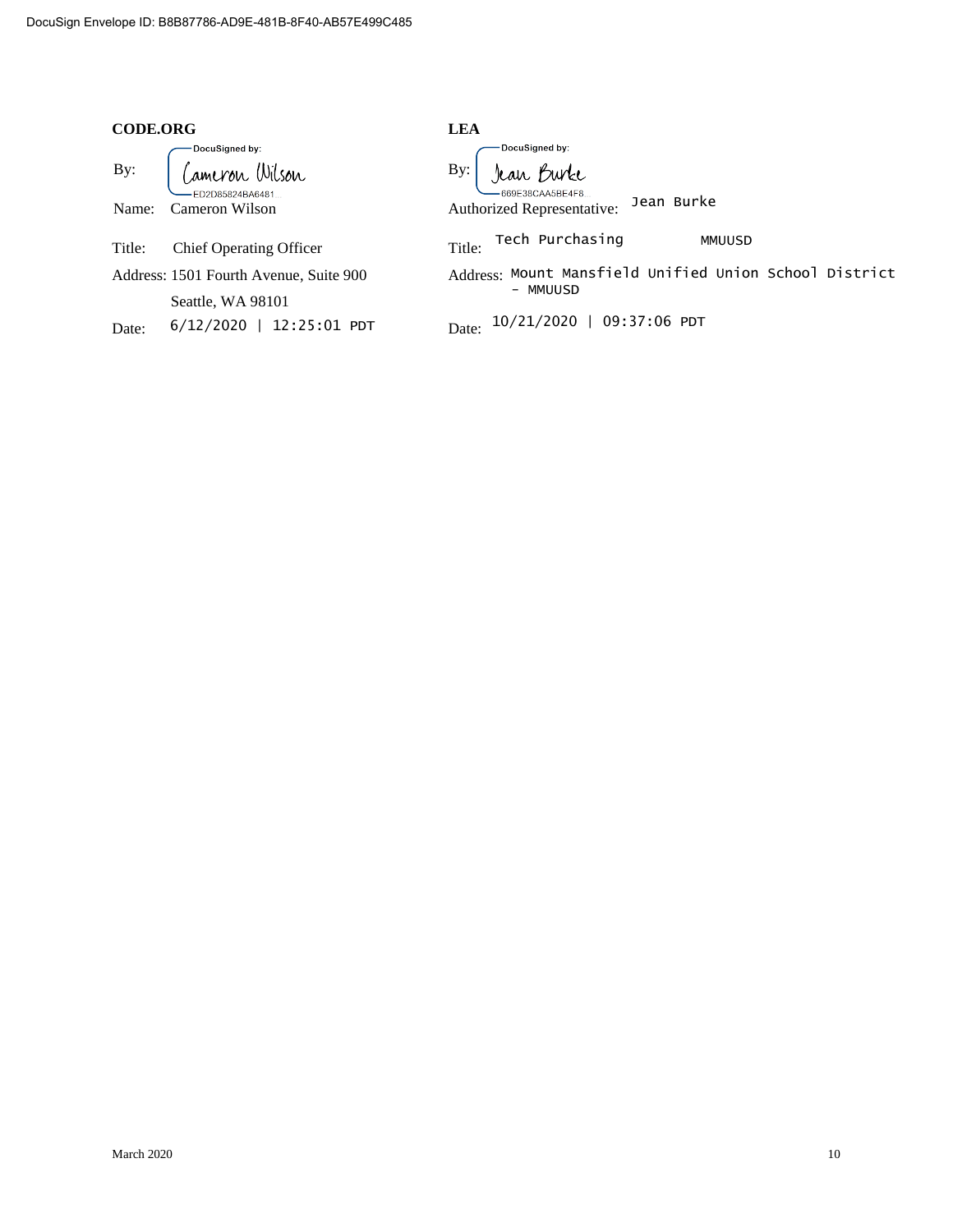### **EXHIBIT "A"**

#### DESCRIPTION OF SERVICES

Code.org is a nonprofit dedicated to expanding participation in computer science by making it available in more schools, and increasing participation by women and underrepresented students of color.

As part of its mission to expand access to computer science Code.org provides the following services and resources:

- An online curriculum for teaching computer science, and an online learning platform for students to learn coding and computer science and to display and share their work
- Professional learning program for teachers to prepare to teach computer science
- Resources to support schools, districts, teachers, administrators, students, volunteers, parents, and advocates who want to expand the availability of computer science education, including recommendations of third party curriculum and course providers, links to educational resources, etc.
- Information about the state of computer science education in K-12 schools in America and globally
- Advocacy in support of Computer Science education in the K-16 education system
- The coordination and leadership of the global Hour of Code campaign for celebrating participation in computer science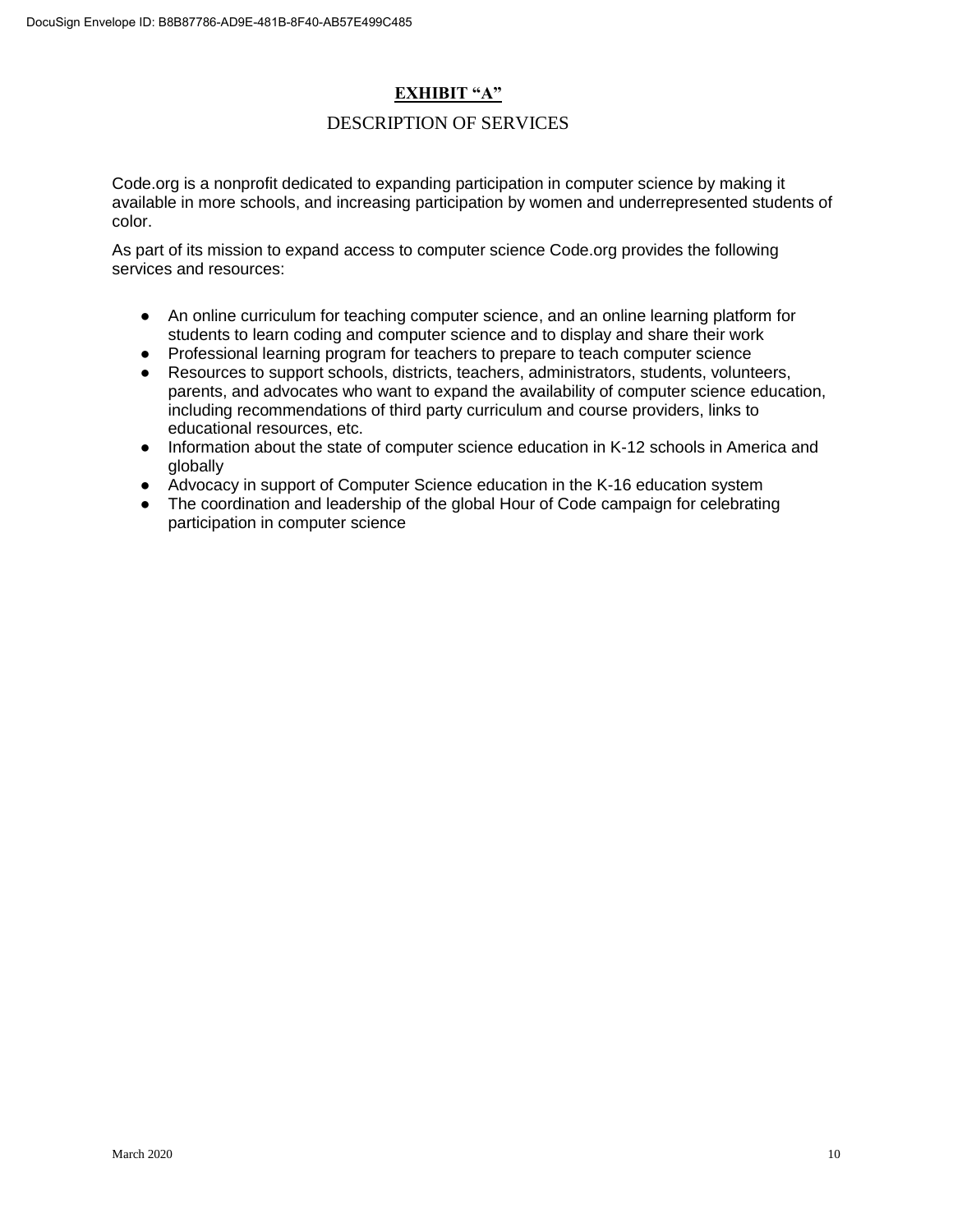## **EXHIBIT "B"**

## SCHEDULE OF DATA

| <b>Category</b> of<br>Data                  | <b>Elements</b>                                                                                                              | <b>Check if used</b><br>by your system | <b>Category</b> of<br>Data    | <b>Elements</b>                                                                                                          | Check if used by<br>vour system |
|---------------------------------------------|------------------------------------------------------------------------------------------------------------------------------|----------------------------------------|-------------------------------|--------------------------------------------------------------------------------------------------------------------------|---------------------------------|
|                                             | IP Addresses of users. Use of cookies                                                                                        |                                        | Schedule                      | Student scheduled courses                                                                                                |                                 |
| Application                                 | etc.                                                                                                                         | X                                      |                               | Teacher names                                                                                                            | X                               |
| Data                                        | Technology Meta Other application technology<br>meta data-Please specify: standard log<br>files, web beacons, and pixel tags | X                                      |                               | English language learner<br>information<br>Low income status                                                             |                                 |
|                                             |                                                                                                                              |                                        |                               | Medical alerts                                                                                                           |                                 |
| <b>Application Use</b><br><b>Statistics</b> | Meta data on user interaction with<br>application                                                                            | X                                      |                               | Student disability information                                                                                           |                                 |
|                                             |                                                                                                                              |                                        |                               | Specialized education services                                                                                           |                                 |
|                                             | Standardized test scores                                                                                                     |                                        |                               | (IEP or 504)                                                                                                             |                                 |
|                                             | Observation data                                                                                                             |                                        | Special Indicator             | Living situations (homeless/foster<br>care)                                                                              |                                 |
| Assessment                                  | Other assessment data-Please specify:<br>Student answers to assessments in                                                   | X                                      |                               | Other indicator information-<br>Please specify:                                                                          |                                 |
|                                             | Code.org coursework                                                                                                          |                                        |                               |                                                                                                                          |                                 |
|                                             | Student school (daily) attendance data                                                                                       |                                        | <b>Student Contact</b>        | <b>Address</b><br>Email (used temporarily to                                                                             | X                               |
| Attendance                                  | Student class attendance data                                                                                                |                                        | Information                   | recover an account, not stored)<br>Phone                                                                                 |                                 |
|                                             |                                                                                                                              |                                        |                               |                                                                                                                          |                                 |
| Communications                              | Online communications that are<br>captured (emails, blog                                                                     | X                                      |                               | Local (School district) ID number                                                                                        |                                 |
|                                             | entries)                                                                                                                     |                                        |                               | State ID number                                                                                                          |                                 |
| Conduct                                     | Conduct or behavioral data                                                                                                   |                                        | Student                       | Vendor/App assigned student ID<br>number                                                                                 | X                               |
|                                             |                                                                                                                              |                                        | Identifiers                   | Student app username                                                                                                     | X                               |
|                                             | Date of Birth (year only)                                                                                                    | X                                      |                               | Student app passwords                                                                                                    | X                               |
|                                             | Place of Birth                                                                                                               |                                        |                               |                                                                                                                          |                                 |
|                                             | Gender                                                                                                                       | $\mathbf X$                            | <b>Student Name</b>           | First and/or Last                                                                                                        | X                               |
|                                             | Ethnicity or race                                                                                                            | $\mathbf X$                            |                               |                                                                                                                          |                                 |
| Demographics                                | Language information (native, preferred<br>or primary language spoken by student)                                            | X                                      | Student In App<br>Performance | Program/application performance<br>(typing program-student types 60<br>wpm, reading program-student<br>reads below grade | X                               |
|                                             | Other demographic information-Please<br>specify: Age                                                                         | X                                      |                               | level)                                                                                                                   |                                 |
|                                             | Student school enrollment                                                                                                    | $\mathbf X$                            | <b>Student Program</b>        | Academic or extracurricular                                                                                              |                                 |
|                                             | Student grade level                                                                                                          | X                                      | Membership                    | activities a student may<br>belong to or participate in                                                                  |                                 |
|                                             | Homeroom                                                                                                                     |                                        |                               |                                                                                                                          |                                 |
|                                             | Guidance counselor                                                                                                           |                                        | <b>Student Survey</b>         | Student responses to surveys or                                                                                          | X                               |
|                                             | Specific curriculum programs                                                                                                 |                                        | Responses                     | questionnaires                                                                                                           |                                 |
|                                             |                                                                                                                              |                                        |                               |                                                                                                                          |                                 |
| Enrollment                                  | Year of graduation                                                                                                           |                                        |                               | Student generated content;                                                                                               |                                 |

| Email Comact Email<br>tion<br>Phone                                               |                         |
|-----------------------------------------------------------------------------------|-------------------------|
|                                                                                   |                         |
|                                                                                   |                         |
|                                                                                   |                         |
| Parent ID number (created to link                                                 | <b>Check if used by</b> |
| iuardian ID<br><b>Category of Data</b><br><b>Elements</b><br>parents to students) | vour system             |
| Student bus assignment                                                            |                         |
| Student pick up and/or drop off<br>iuardian Name<br>First and/or Last             |                         |
| location<br>Transportation                                                        |                         |
| Student bus card ID number                                                        |                         |
| March 2020<br>10                                                                  |                         |

|                                              | Address                                                    |  |
|----------------------------------------------|------------------------------------------------------------|--|
| Parent/Guardian Contact Email<br>Information |                                                            |  |
|                                              | Phone                                                      |  |
|                                              |                                                            |  |
| Parent/Guardian ID                           | Parent ID number (created to link)<br>parents to students) |  |
|                                              |                                                            |  |
| Parent/Guardian Name                         | First and/or Last                                          |  |
|                                              |                                                            |  |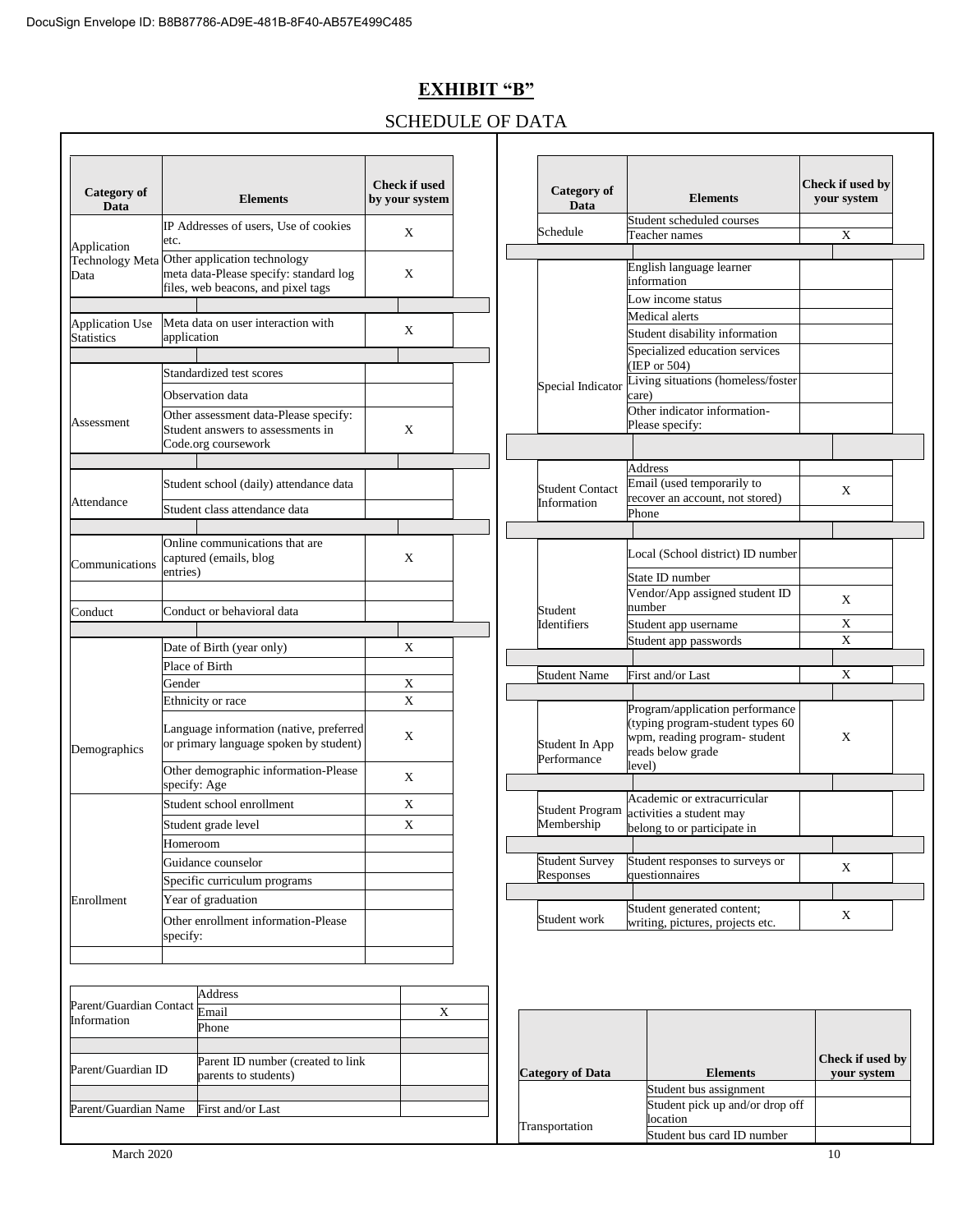|                                    |                                                                              |                                 |  |       | Other transportation data - Please<br>specify:                                               |
|------------------------------------|------------------------------------------------------------------------------|---------------------------------|--|-------|----------------------------------------------------------------------------------------------|
| <b>Category of Data</b><br>(Other) | <b>Elements</b>                                                              | Check if used by<br>your system |  | Other | Please list each additional<br>data element used, stored or<br>collected by your application |
|                                    |                                                                              |                                 |  |       |                                                                                              |
|                                    | Student course grades                                                        |                                 |  |       |                                                                                              |
|                                    | Student course data                                                          |                                 |  |       |                                                                                              |
| Transcript                         | Student course<br>grades/performance scores<br>Other transcript data -Please |                                 |  |       |                                                                                              |
|                                    | specify                                                                      |                                 |  |       |                                                                                              |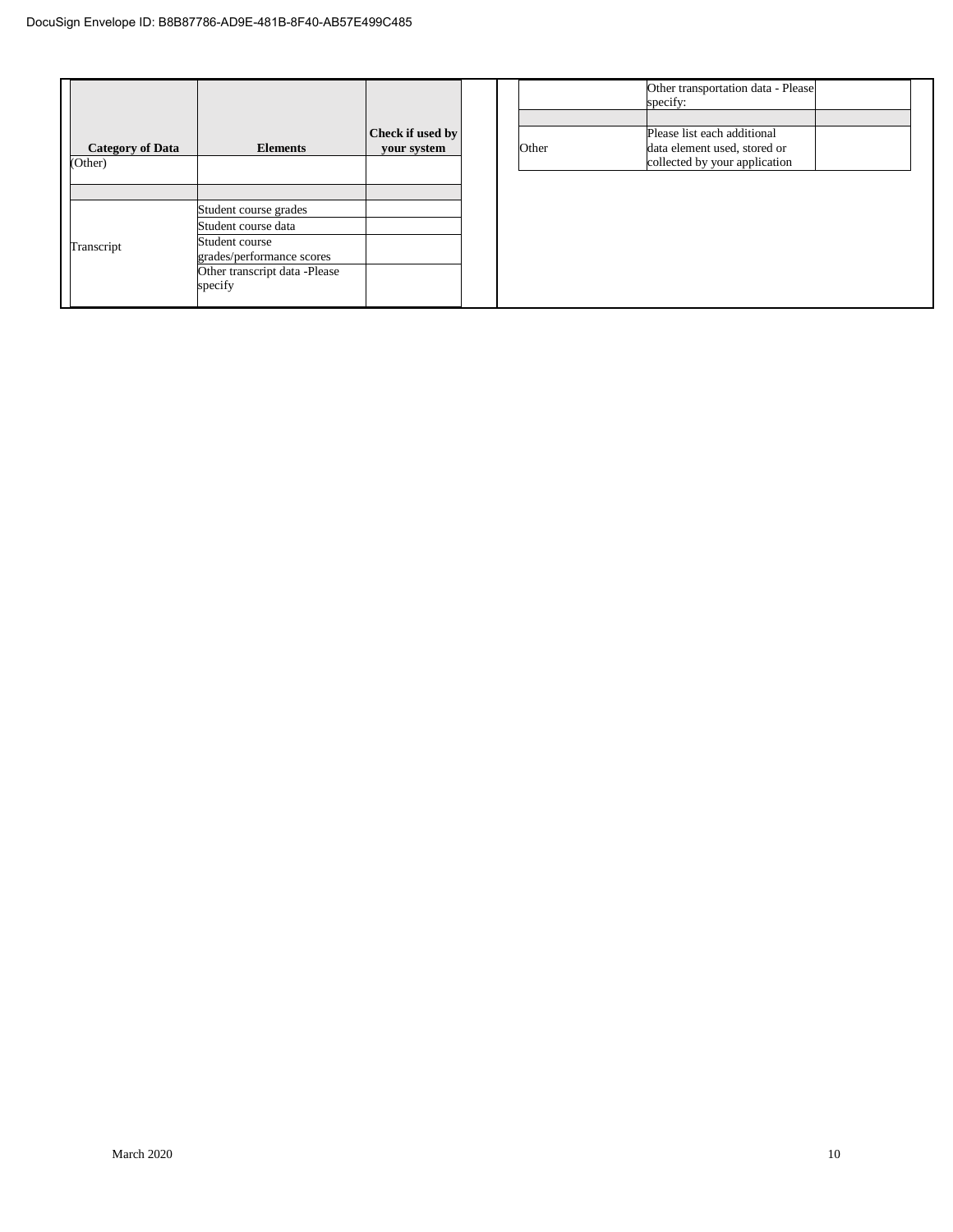## **EXHIBIT "C"**

#### **DEFINITIONS**

**"De-Identified Data"** means information that has all Personally Identifiable Information, including direct and indirect identifiers removed or obscured, such that the remaining information does not reasonably identify an individual. This includes, but is not limited to, name, date of birth, demographic information, location information and school identity.

**"Directory Information"** shall have the meaning set forth under FERPA cited as 20 U.S.C. 1232 g(a)(5)(A)

**"Education Record"** shall have the meaning set forth under FERPA cited as 20 U.S.C. 1232 g(a)(4)

"**Indirect Identifiers**" means any information that, either alone or in aggregate, would allow a reasonable person to be able to identify a student to a reasonable certainty.

**"NIST 800-63-3"** shall mean the National Institute of Standards and Technology ("NIST") Special Publication 800-63-3 Digital Authentication Guideline.

**"Personally Identifiable Information" or "PII"** means data, including Indirect Identifiers, that can be used to identify or contact a particular individual, or other data which can be reasonably linked to that data or to that individual's specific computer or device. Student PII includes, without limitation, those items set forth in the definition of PII under FERPA. When anonymous or non-personal information is directly or indirectly linked with Personally Identifiable Information, the linked non-personal information is also treated as personal information. Persistent identifiers that are not anonymized, De-Identified or aggregated are personal information.

**"Program Communications"** shall mean in-app or emailed communications relating to Provider's educational services, including prompts, messages and content relating to the use of the Service, for example; onboarding and orientation communications, prompts for students to complete, or teachers to assign exercises or provide feedback as part of the learning exercise, periodic activity reports, suggestions for additional learning activities in the Service, service updates (for example new features or content, including using for at-home learning opportunities), and information about special or additional programs (e.g. the Hour of Code) offered through the Services or Code.org website or application.

**"Sell"** consistent with the Future of Privacy Forum Student Privacy Pledge, does not include or apply to a purchase, merger or other type of acquisition of a company by another entity, provided that the company or successor entity continues to treat the Personally Identifiable Information contained in Student Data in a manner consistent with this DPA with respect to the previously acquired Personally Identifiable Information contained in Student Data. Sell also does not include sharing, transferring or disclosing Student Data with a Service Provider that is necessary to perform a business purpose (such as detecting security incidents, debugging and repairing, analytics, storage or other processing activities) provided that the Service Provider does not Sell the Student Data except as necessary to perform the business purpose. Provider is also not "selling" personal information if (i) a user directs Provider to intentionally disclose Student Data, (ii) if a parent or other user (with parent consent) purchases Student Data (e.g. enhanced reports) or if (iii) a user uses Code.org to intentionally interact with a third party, provided that such third party also does not Sell the Student Data.

**"Service Provider"** means a party other than LEA or Provider, who Provider uses for data collection, analytics, storage, or other service to operate and/or improve its Services, and who has access to PII.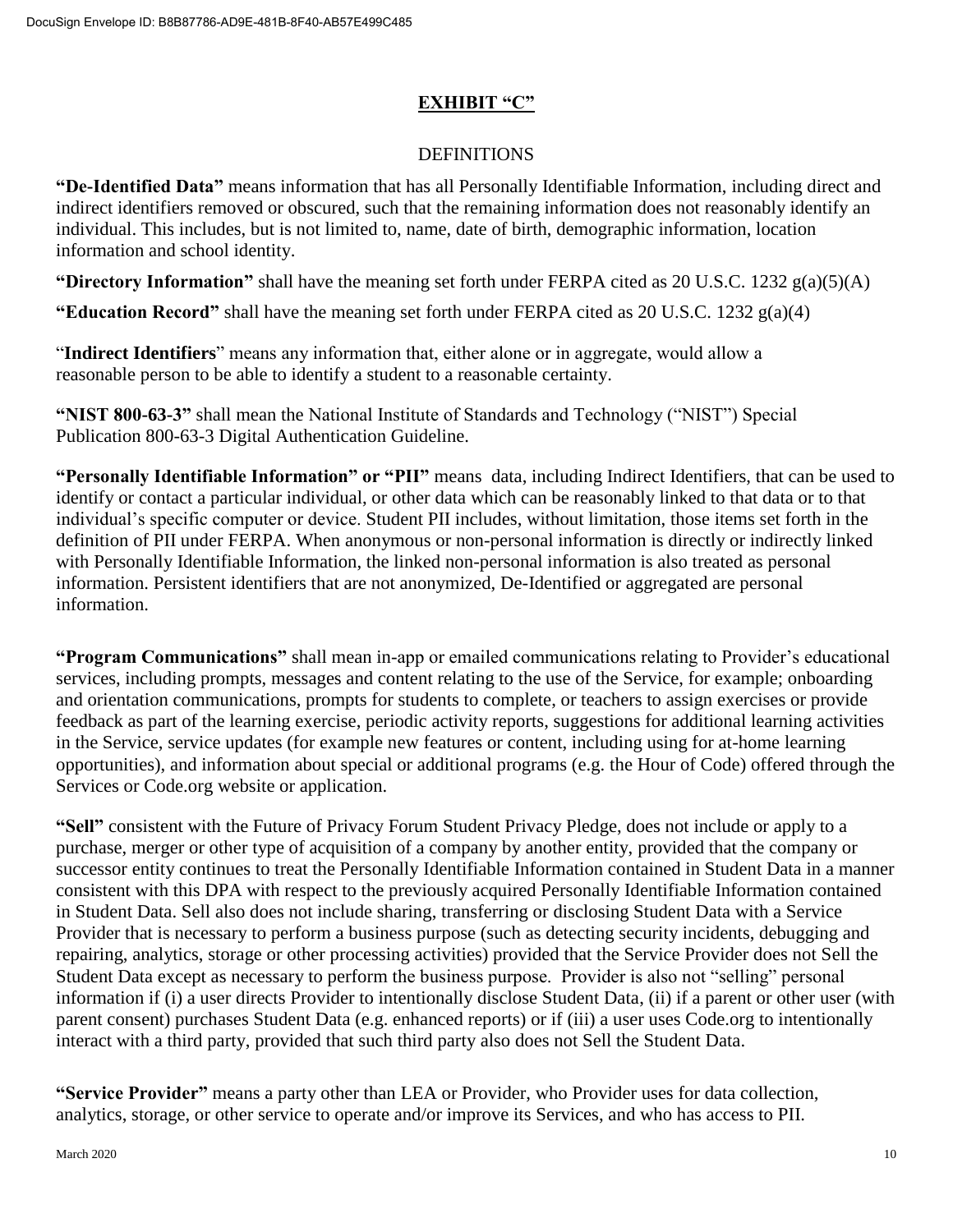**"School Official"** means for the purposes of this DPA and pursuant to FERPA (34 CFR 99.31 (B)), a contractor that: (1) Performs an institutional service or function for which the agency or institution would otherwise use employees; (2) Is under the direct control of the agency or institution with respect to the use and maintenance of Education records; and (3) Is subject to FERPA (34 CFR 99.33(a)) governing the use and re-disclosure of personally identifiable information from Education Records.

**"Student Data"** means any Personally Identifiable Information, whether gathered by Provider or provided by LEA or its users, students, or students' parents/guardians, for a school purpose, that is descriptive of the student including, but not limited to, information in the student's Educational Record or email, first and last name, home address, telephone number, email address, or other information allowing online contact, discipline records, videos, test results, special education data, juvenile dependency records, grades, evaluations, criminal records, medical records, health records, social security numbers, biometric information, disabilities, socioeconomic information, food purchases, political affiliations, religious information text messages, documents, student identifiers, search activity, photos, voice recordings or geolocation information. To the extent U.S. law applies, Student Data may include Education Records. Student Data as specified in Exhibit "B" is confirmed to be collected or processed by the Provider pursuant to the Services. Student Data shall not include De-Identified Data or information that has been anonymized, or anonymous usage data regarding a student's use of Provider's Services.

**"Student Generated Content"** means materials or content created by a student including content created at the direction of the LEA personnel or during classroom use of the Services, such as, but not limited to, essays, research reports, portfolios, creative writing, music or other audio files, photographs, videos, and account information that enables ongoing ownership of student content. "Student Generated Content" does not include student responses to a standardized assessment where student possession and control would jeopardize the validity and reliability of that assessment.

**"Targeted Advertising"** means presenting an advertisement to a student where the selection of the advertisement is based on Student Data or inferred over time from the usage of the Provider's website, online service or mobile application by such student or the retention of such student's online activities or requests over time and across non-affiliate websites for the purpose of targeting subsequent advertising. "Targeted Advertising" does not include advertising to a student based on the content of a web page, search query or a user's contemporaneous behavior on the web site or a response to a student's response or request for information or feedback, both of which are permitted.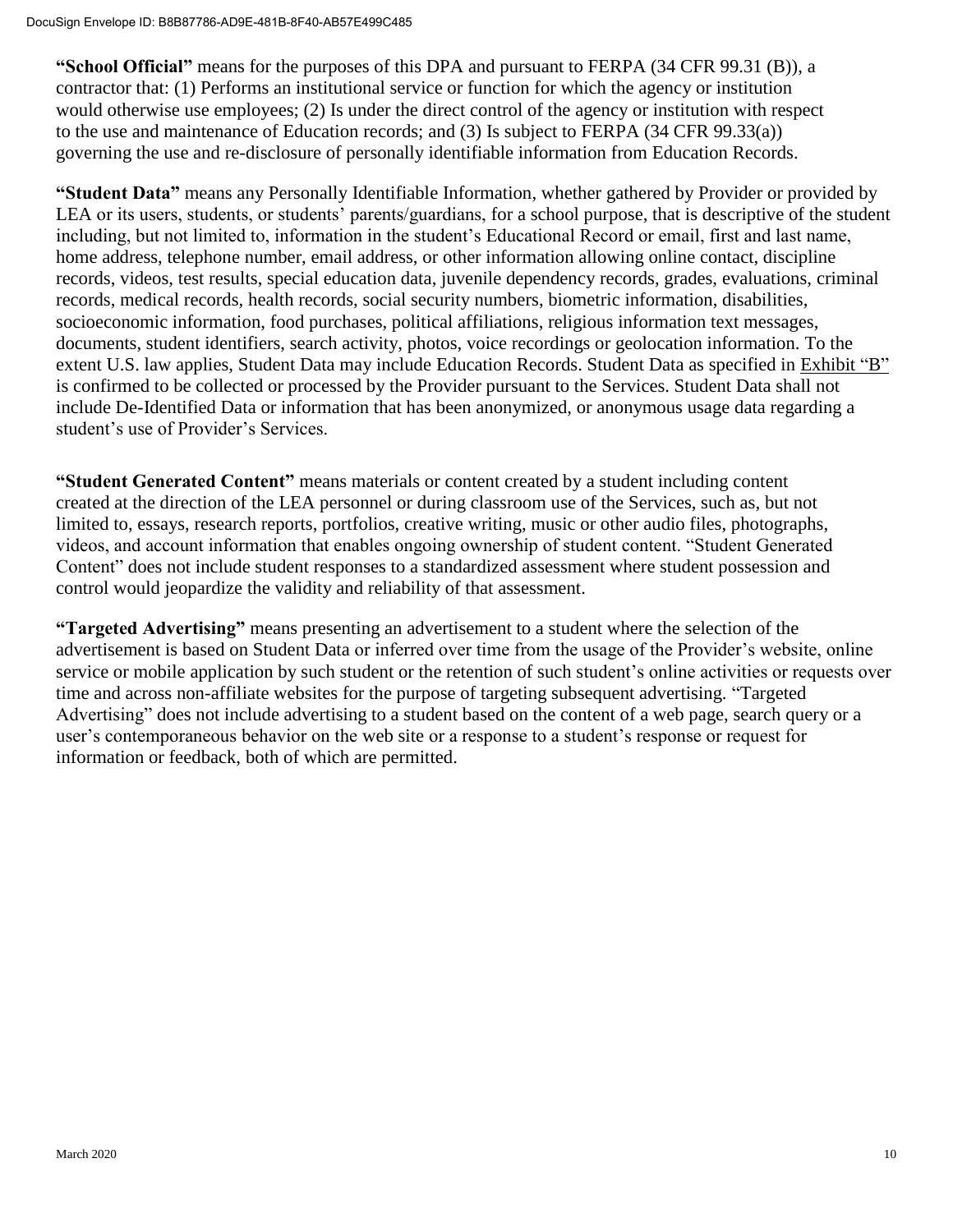#### **EXHIBIT "D"**

### DIRECTIVE FOR DISPOSITION OF STUDENT DATA

LEA directs Code.org to dispose of Student Data obtained by Provider pursuant to the terms of the DPA between LEA and Provider. The terms of the Disposition are set forth below:

1. Extent of Disposition

\_\_ Disposition is partial. The categories of Student Data to be disposed of are set forth below or are found in an attachment to this Directive:

*[Insert categories of data here]*

\_\_ Disposition is Complete. Disposition extends to all categories of Student Data.

2. Nature of Disposition

\_\_ Disposition shall be by destruction or deletion of Student Data, including De-Identification of Student Data as set forth in Section 4.6 ("Disposition of Data").

\_\_ Disposition shall be by a transfer of Student Data. The Student Data shall be transferred to the following site as follows:

[Provide directions of where data files should be sent or uploaded]

3. Timing of Disposition

Student Data shall be disposed of by the following date:

\_\_ As soon as commercially practicable

4. Signature

(Authorized Representative of LEA

Date

5. Verification of Disposition of Data

Authorized Representative of Company

\_\_\_\_\_\_\_\_\_\_\_\_\_\_\_\_\_\_\_\_\_\_\_\_\_\_\_\_\_\_\_\_\_\_\_\_

\_\_\_\_\_\_\_\_\_\_\_\_\_\_\_\_\_\_\_\_\_\_\_\_\_\_\_\_\_\_\_\_\_\_\_\_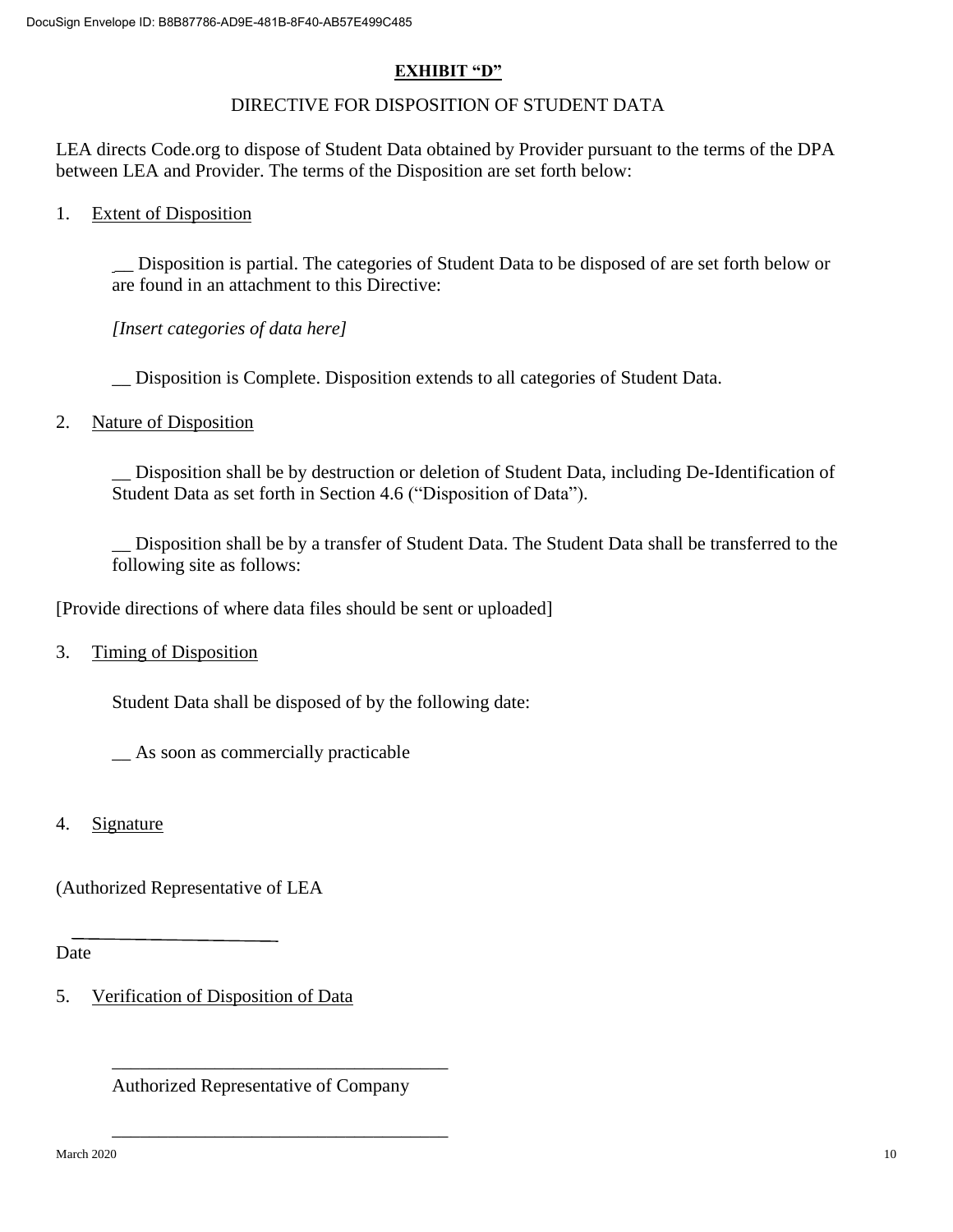Date